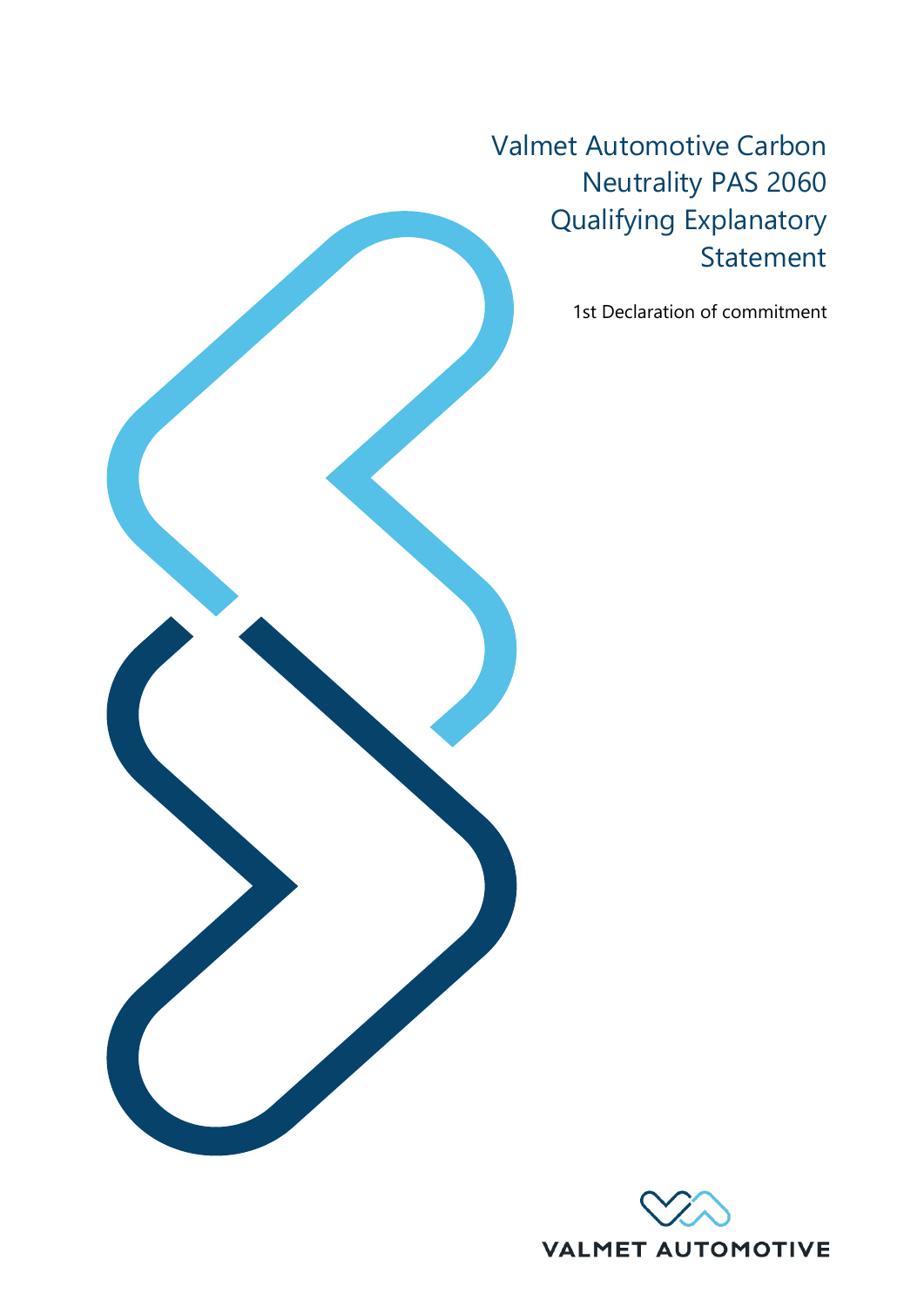

| Valmet Automotive Carbon Neutrality PAS 2060 | 1/19                         |
|----------------------------------------------|------------------------------|
| Qualifying Explanatory Statement             |                              |
| Declaration of Commitment                    | $1st$ declaration 16.02.2022 |

## Contents

| Qualifying Explanatory Statement                    | 2              |
|-----------------------------------------------------|----------------|
| <b>Carbon Neutrality Declaration</b>                | 3              |
| Introduction                                        | $\overline{4}$ |
| Scope of Commitment                                 | 6              |
| Carbon Footprint                                    | $\overline{7}$ |
| Scope 1 & 2 GHG emissions                           | 7              |
| Methodology                                         | 7              |
| Renewable Energy Strategy and Offset                | 8              |
| Risks and uncertainties regarding boundaries        | 8              |
| Data Quality and Uncertainty                        | 8              |
| <b>Emission reduction risks</b>                     | 8              |
| Appendix A. Carbon Footprint                        | 9              |
| Appendix B. Carbon Reduction Plan                   | 10             |
| Scope 1 Emissions Reduction plan                    | 10             |
| Scope 2 Electricity Emissions reduction plan        | 10             |
| Appendix C. Map of Valmet Automotive locations      | 11             |
| Appendix D. DNV verification                        | 12             |
| Checklist of Compliance from PAS 2060 Specification | 15             |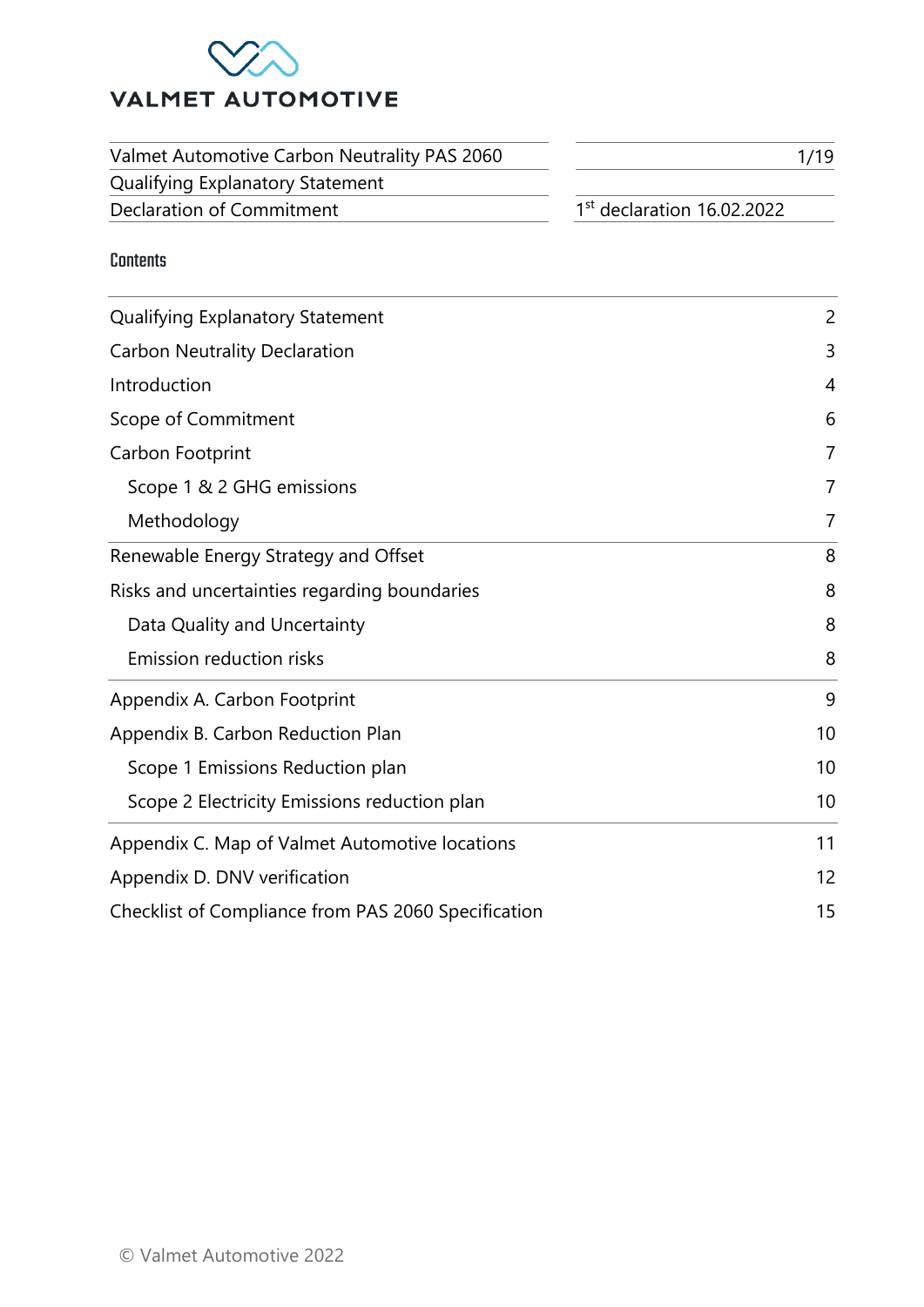

| Valmet Automotive Carbon Neutrality PAS 2060 | 2/19                         |
|----------------------------------------------|------------------------------|
| Qualifying Explanatory Statement             |                              |
| Declaration of Commitment                    | $1st$ declaration 16.02.2022 |

## <span id="page-2-0"></span>Qualifying Explanatory Statement

This Qualifying Explanatory Statement (QES) demonstrates that Valmet Automotive is committed to achieving carbon neutrality in line with "PAS 2060:2014 specifications for the demonstration of carbon neutrality". As part of our Climate Action Plan, Valmet Automotive commits to achieve and maintain the following: carbon neutrality in own operations (including scope 1 and market-based scope 2) from the beginning of 2022 onwards.

Our commitment to achieve carbon neutrality in our own operations means that we do replace all the fossil energy sources where possible with renewable ones. The unavoidable CO<sup>2</sup> emissions will be compensated via certified carbon compensation projects. Our target is to remove as much carbon from the atmosphere as we emit in 2022 and the years thereafter. While we recognize the importance of reducing carbon emissions across our entire value chain, Scope 3 emissions are at this point excluded from the commitment to carbon neutrality. Our strategy for achieving net zero will be to quantify and obtain independent verification of Scope 1 and market-based Scope 2.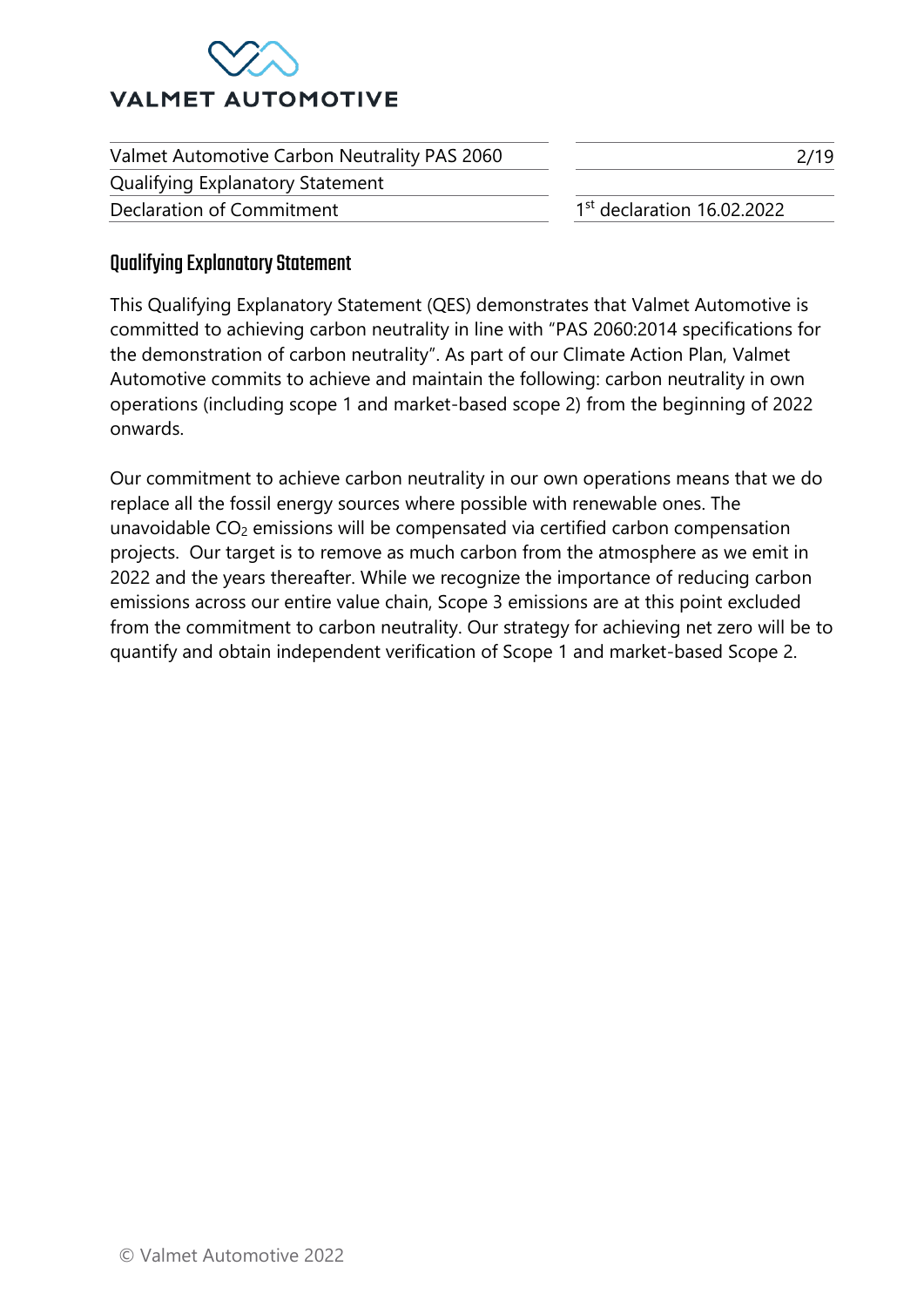

Valmet Automotive Carbon Neutrality PAS 2060 Qualifying Explanatory Statement Declaration of Commitment 1

1st declaration 16.02.2022

3/19

<span id="page-3-0"></span>Carbon Neutrality Declaration

*"Carbon neutrality of Valmet Automotive's Scope 1 and 2 emissions will be achieved by Valmet Automotive in accordance with PAS 2060 on 01.01.2022 for the period commencing Year 2022 (January 1, 2022 – December 31, 2022), self-declared."* 

Signed by:

Olaf Bongwald xecutive Officer

Our first declaration of commitment, this QES contains all the required information on the carbon neutrality of the given subject and will be made publicly available on our website.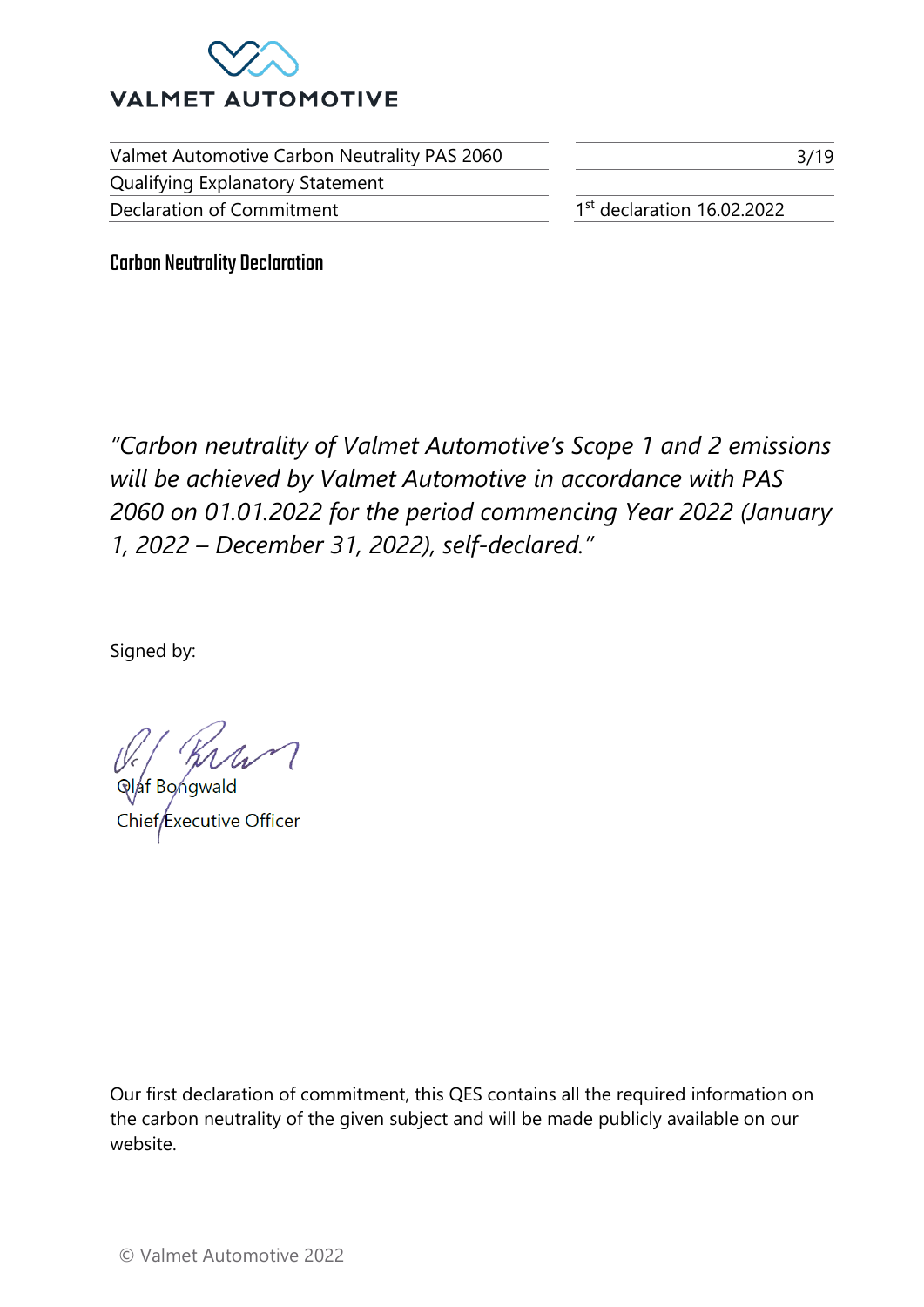

| Valmet Automotive Carbon Neutrality PAS 2060 | 4/19                                  |
|----------------------------------------------|---------------------------------------|
| Qualifying Explanatory Statement             |                                       |
| Declaration of Commitment                    | <sup>1st</sup> declaration 16.02.2022 |

## <span id="page-4-0"></span>**Introduction**

This document forms the QES of Valmet Automotive's commitment to achieve carbon neutrality for Scope 1 and market-based Scope 2 emissions arising from site operations, beginning from January 1, 2022. We have quantified our carbon footprint in accordance with PAS 2060:2014. Demonstration of the achievement of carbon neutrality and purchased carbon credits to offset our carbon footprint will be publicly available upon completion. We have a carbon management plan in place to reduce our carbon intensity footprint and demonstrate commitment to being carbon neutral in accordance with PAS 2060:2014. Table 1 documents PAS 2060 required information for a QES supporting a declaration of commitment to carbon neutrality.

| <b>Entity making PAS 2060 declaration</b>                                                                                                                                                                                          | <b>Valmet Automotive</b>                                                                                                                                                                                                                                                                                                  |
|------------------------------------------------------------------------------------------------------------------------------------------------------------------------------------------------------------------------------------|---------------------------------------------------------------------------------------------------------------------------------------------------------------------------------------------------------------------------------------------------------------------------------------------------------------------------|
| Individual(s) responsible for the evaluation<br>and provision of data necessary for<br>the substantiation of the declaration<br>(including that of preparing, substantiating,<br>communicating and maintaining the<br>declaration) | Jaana Hänninen, Director Sustainability and<br>Environment                                                                                                                                                                                                                                                                |
| <b>Subject of PAS 2060</b>                                                                                                                                                                                                         | Scope 1 and 2 operational emissions of Valmet<br>Automotive                                                                                                                                                                                                                                                               |
| <b>Function of subject</b>                                                                                                                                                                                                         | Valmet Automotive provides services for<br>automotive industry in three business areas. Our<br>extensive history in car production, combined<br>with world-class expertise in engineering and<br>manufacturing of electric vehicles, battery and<br>kinematic systems makes us a preferred strategic<br>partner for OEMs. |
| Activities required for subject to fulfill its<br>function                                                                                                                                                                         | Scope 1 and 2 emissions for Valmet Automotives<br>direct operations come from fuels of leased<br>vehicles, fossil fuels used in process heating,<br>waste gas and natural gas used for heating<br>owned and leased office space and electricity of<br>leased offices.                                                     |
| Rationale for selection of the subject                                                                                                                                                                                             | The subject reflects Valmet Automotive's<br>emissions from both owned and leased locations<br>of which we have operational control over. This<br>enables Valmet Automotive to have direct<br>influence over the reduction of emissions and                                                                                |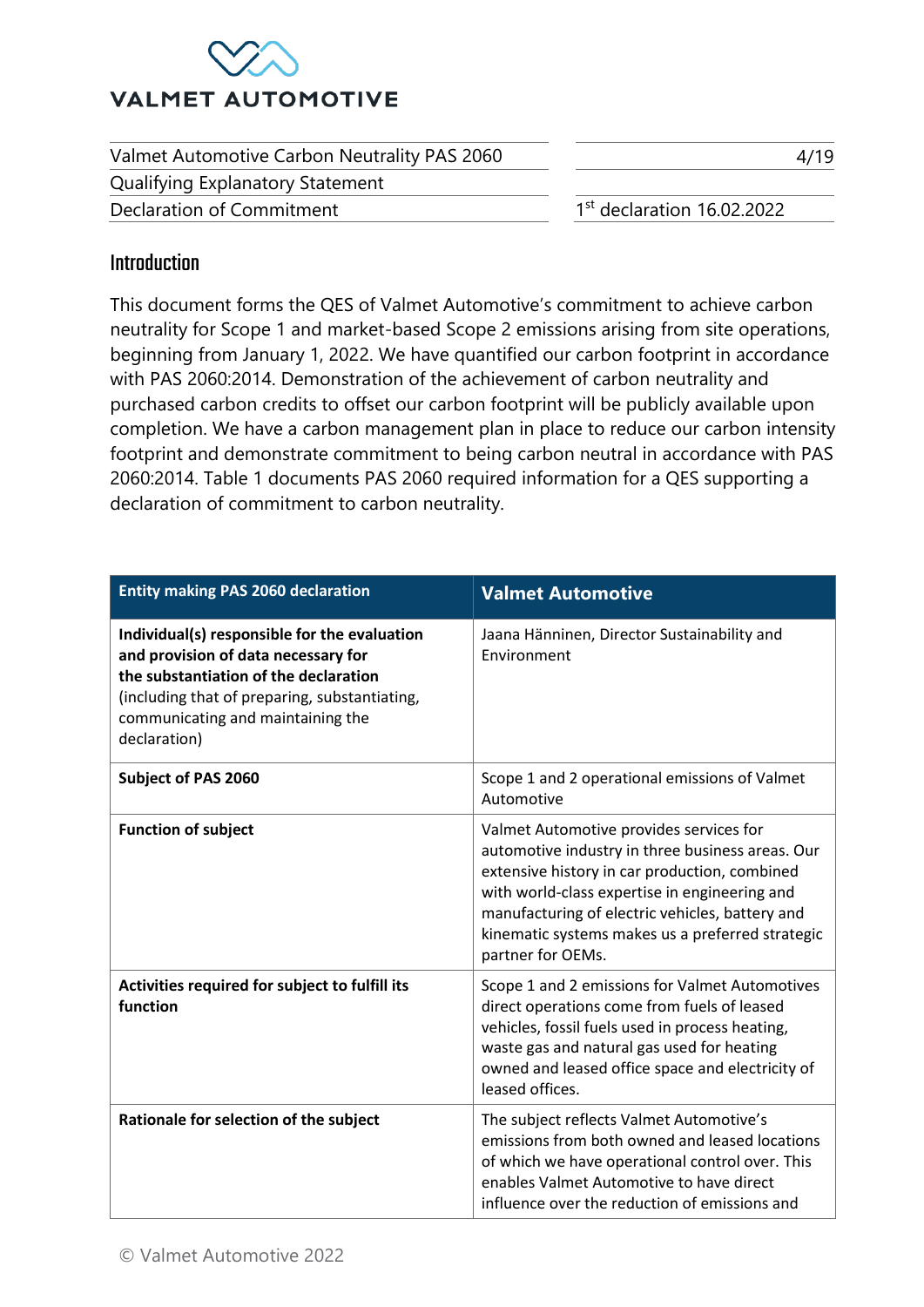

Qualifying Explanatory Statement

Declaration of Commitment 1

 $1<sup>st</sup>$  declaration 16.02.2022

5/19

|                                              | take necessary steps to achieve carbon neutrality<br>without offsets.                                                                                                                                                                                                                                |
|----------------------------------------------|------------------------------------------------------------------------------------------------------------------------------------------------------------------------------------------------------------------------------------------------------------------------------------------------------|
| <b>Methodology for Footprint Calculation</b> | Greenhouse gas (GHG) emissions are calculated<br>based on the direct measurement of energy use<br>(e.g. meter reads/invoices) where available and<br>estimated energy consumption based on office<br>area where direct measurement is not possible.<br>Scope 1 emissions (i.e. direct GHG emissions) |
|                                              | cover on-site energy consumption of fossil fuel<br>sources for owned facilities, as well as emissions<br>from owned or leased fleet vehicles.                                                                                                                                                        |
|                                              | Scope 2 emissions (i.e. indirect GHG<br>emissions) are from purchased electricity<br>and district heating in leased spaces. Valmet<br>Automotive reports both market and location-<br>based Scope 2 electricity emissions.                                                                           |
| Type of conformity assessment undertaken     | I3P-1 - Independent third-party certification -<br>commitment                                                                                                                                                                                                                                        |
| <b>Baseline date for PAS 2060</b>            | 1.1.2021-31.12.2021                                                                                                                                                                                                                                                                                  |
| <b>Achievement period</b>                    | 1.1.2022-31.12.2022                                                                                                                                                                                                                                                                                  |
| <b>Commitment period</b>                     | 1.1.2022-31.12.2027                                                                                                                                                                                                                                                                                  |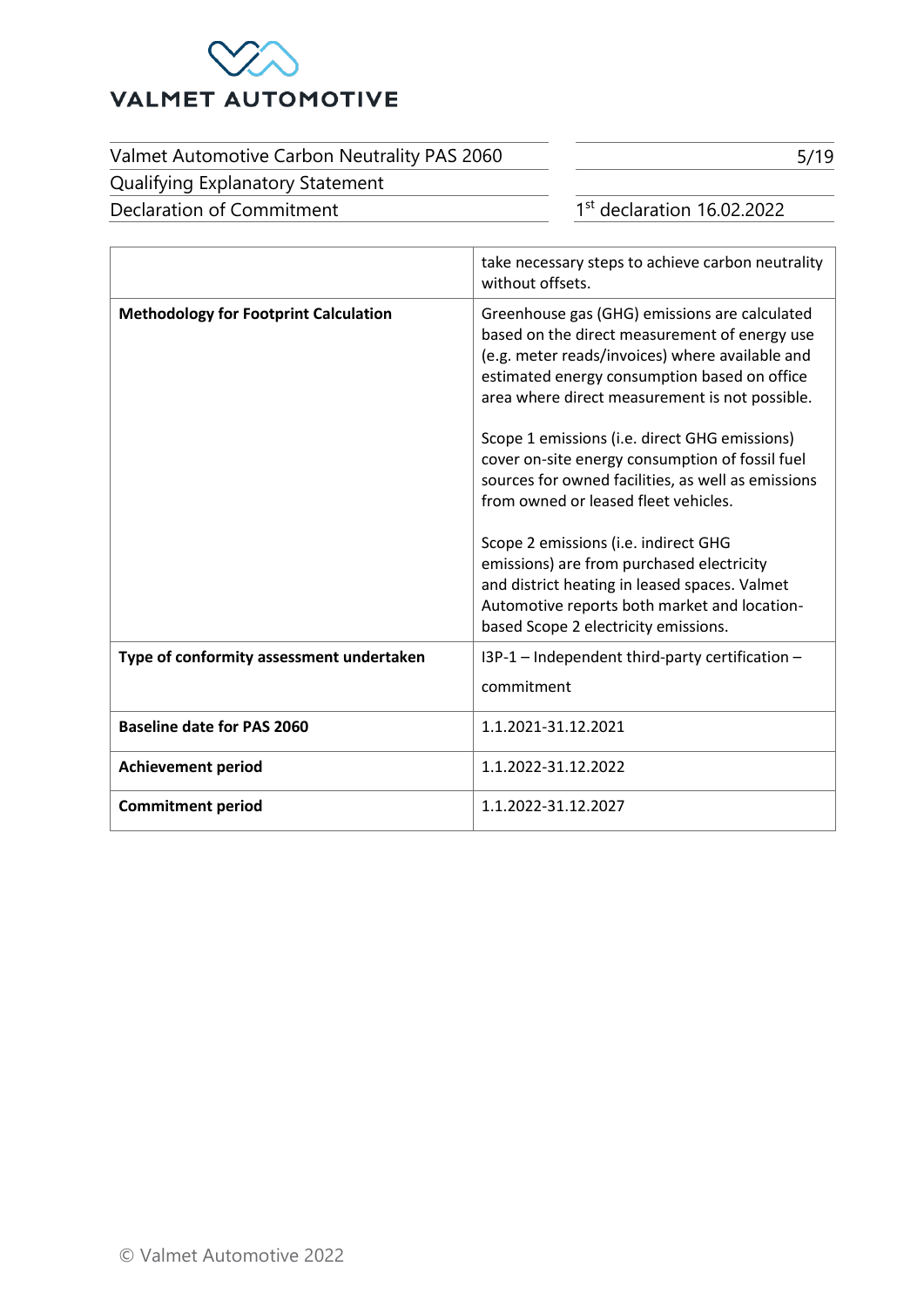

| Valmet Automotive Carbon Neutrality PAS 2060 | 6/19                         |
|----------------------------------------------|------------------------------|
| Qualifying Explanatory Statement             |                              |
| Declaration of Commitment                    | $1st$ declaration 16.02.2022 |

## <span id="page-6-0"></span>Scope of Commitment

The commitment to achieve carbon neutrality covers all Scope 1 and Scope 2 (market based) emissions that arise from Valmet Automotive's operations. These are emissions that can be impacted through reducing and replacing the fossil procurement, purchasing and business practices.

We currently report and account for those activities that are relevant to our business and goals, and for which there is reliable information. Scope 3 emissions are not included in this commitment to carbon neutrality because Scope 3 emission estimates are not accurate enough and are being addressed through partnerships within our supply chain. We intend to set comprehensive Scope 3 emission targets through the Science-based Target initiative (SBTi).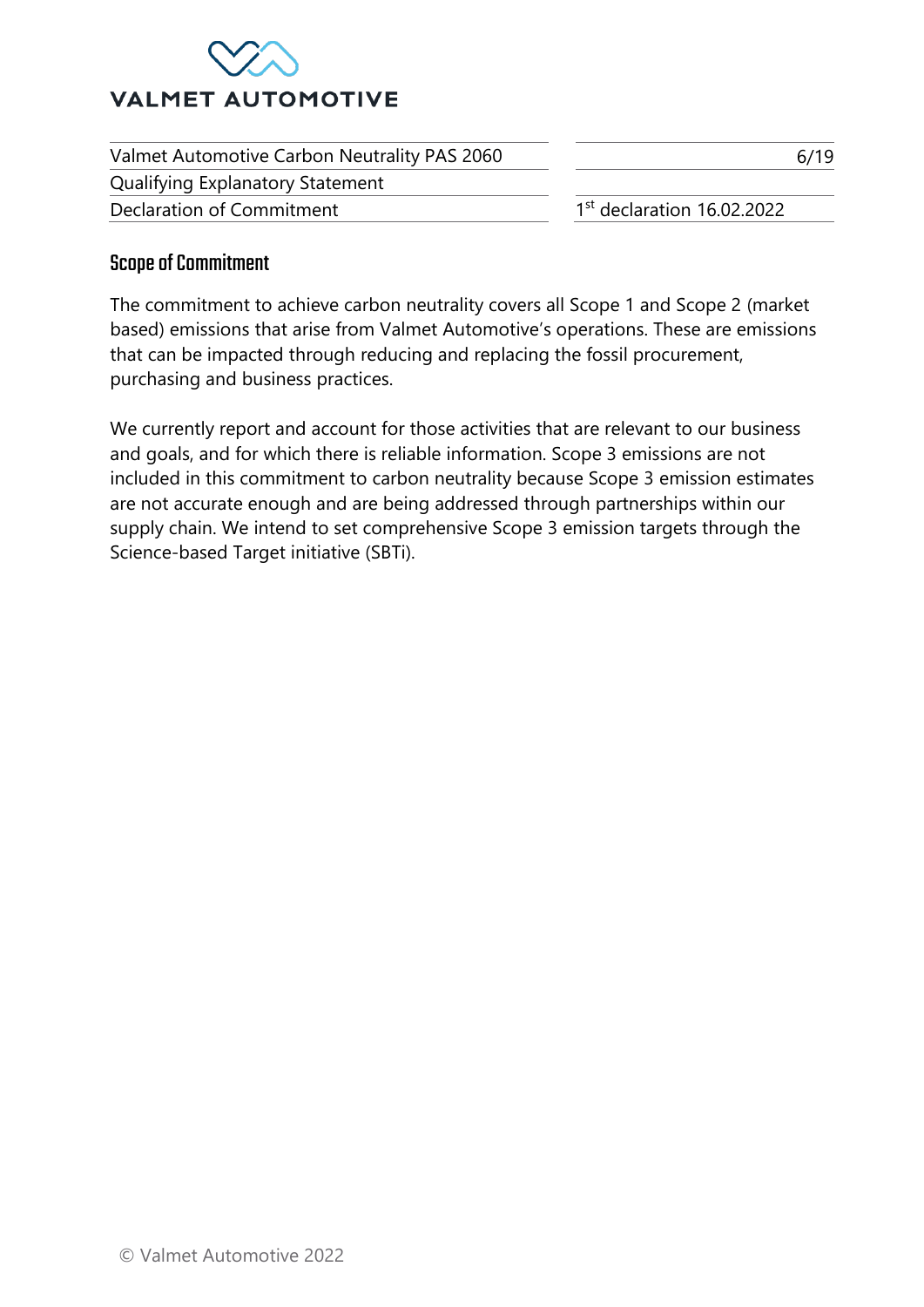

Valmet Automotive Carbon Neutrality PAS 2060 Qualifying Explanatory Statement Declaration of Commitment 1

 $1<sup>st</sup>$  declaration 16.02.2022

7/19

## <span id="page-7-0"></span>Carbon Footprint

## <span id="page-7-1"></span>Scope 1 & 2 GHG emissions

Valmet Automotive's year 2021 global total emissions are calculated as Scope 1 emissions of  $7.677$  tCO<sub>2</sub>e and Scope 2 emissions of 449 tCO<sub>2</sub>e (market-based) and 20,009 tCO2e (location-based).

## <span id="page-7-2"></span>Methodology

Greenhouse gas (GHG) emissions are calculated in accordance with The Greenhouse Gas Protocol: A Corporate Accounting and Reporting Standard. Carbon emissions data are reported in carbon dioxide equivalent  $(CO_2e)$  metric tons; this measure is used to compare the emissions from the six main greenhouse gases based on their global warming potential. Carbon dioxide equivalent (CO<sub>2</sub>e) emissions are calculated based on the direct measurement of energy use (e.g. meter reads/ invoices) where available and estimated electricity consumption based on leased office area.

Scope 1 emissions (direct CO<sub>2</sub>e emissions) cover on-site energy consumption of fossil fuel sources (e.g. Gas oil, LPG, natural gas) for owned facilities, as well as emissions from owned or leased fleet vehicles. Scope 2 emissions (indirect CO<sub>2</sub>e emissions) are from purchased electricity and district heating in leased spaces. Carbon emissions from electricity (Scope 2) are reported as both market-based and location-based emissions in line with the GHG Protocol Scope 2 Guidance.

Our GHG reduction targets and reporting protocols are based on market emissions applying emissions factors specified in energy attribute certificates, contracts, power purchase agreements and supplier utility emissions as detailed in GHG Protocol Scope 2 guidance. Where renewable electricity is used at a site, evidence supporting the contractual instrument or energy attribute certificate is maintained and updated annually. All contractual instruments or energy attribute certificates reported meet the quality criteria detailed in the GHG Protocol Scope 2 guidance. For location-based reporting of grid electricity consumption, regional or subnational factors are used where available.

Our carbon accounting methodology was chosen to follow the most widely accepted and publicly available protocols and guidance currently available. The methodology is documented in our operational instructions and will be reviewed annually.

Our emission reduction plan will be revised annually to ensure targets are achieved. Valmet Automotive follows the energy and electricity usage on monthly basis and executes the emission calculations once a year retrospectively in the beginning of the year.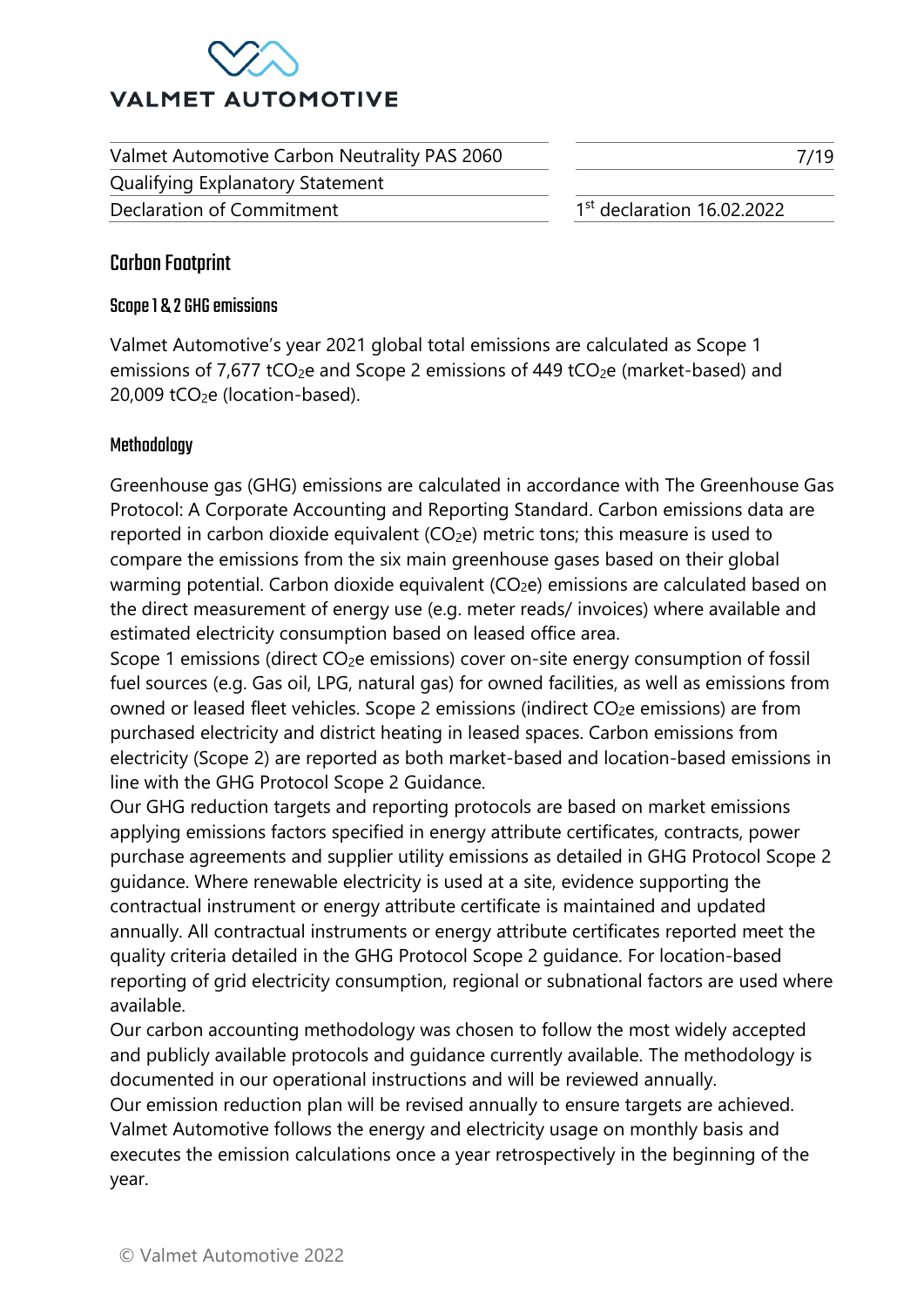

| Valmet Automotive Carbon Neutrality PAS 2060 | 8/19                                   |
|----------------------------------------------|----------------------------------------|
| <b>Qualifying Explanatory Statement</b>      |                                        |
| Declaration of Commitment                    | 1 <sup>st</sup> declaration 16.02.2022 |

## <span id="page-8-0"></span>Renewable Energy Strategyand Offset

Our strategy for achieving carbon neutrality is to reduce use of energy, replace the energy sources to renewable when able and compensate the unavoidable emissions. Our aim is to validate the Scope 1 and market-based Scope 2 carbon emissions. We provide the required RECS/EACs for Scope 2 emissions. In 2022 we intend to buy renewable electricity in all the locations we have the possibility to choose the electricity provider. Other emission reduction activities are listed in appendix B. To compensate the emissions that are unavoidable we will purchase carbon compensations credits the amount needed to achieve carbon neutrality. Under PAS 2060, these carbon credits must be from specified and audited sources, such as the Gold Standard, Clean Development Mechanism (CDM) and Verified Carbon Standard (VCS), to ensure no double counting occurs and that the projects are actively removing carbon emissions.

## <span id="page-8-1"></span>Risks and uncertainties regarding boundaries

## <span id="page-8-2"></span>Data Quality and Uncertainty

All activity data has been collected by Valmet Automotive and consists of both primary data (actual, measured amounts) and secondary data (estimated amounts). As far as possible, primary data is used to avoid uncertainties in the result. The information that has been collected from secondary data refers to company vehicles (except Poland cars), the emission from the car testing in test driveway of Uusikaupunki factory and the electricity usage of offices spaces in Turku, Vantaa, Munich and Frankfurt. Other than that scope 1 and 2 data is collected from primary data sources.

Uncertainties exist both in activity data and in the emission factors applied. Uncertainty in climate calculations arises from applied activity data, method, assumptions, emission factors and GWP values. To avoid underestimating emissions, conservative assumptions and emission factors have generally been applied.

## <span id="page-8-3"></span>Emission reduction risks

Biggest risks regarding emission reduction plans lie in the transition from Gas Oil (light fuel oil) to renewable substitute. As using gas oil as energy source in the process heating is the main activity causing emissions in our operations the biggest reduction potential lies there but if the transition does not happen there are no other activities that could compensate the unsuccessful reduction.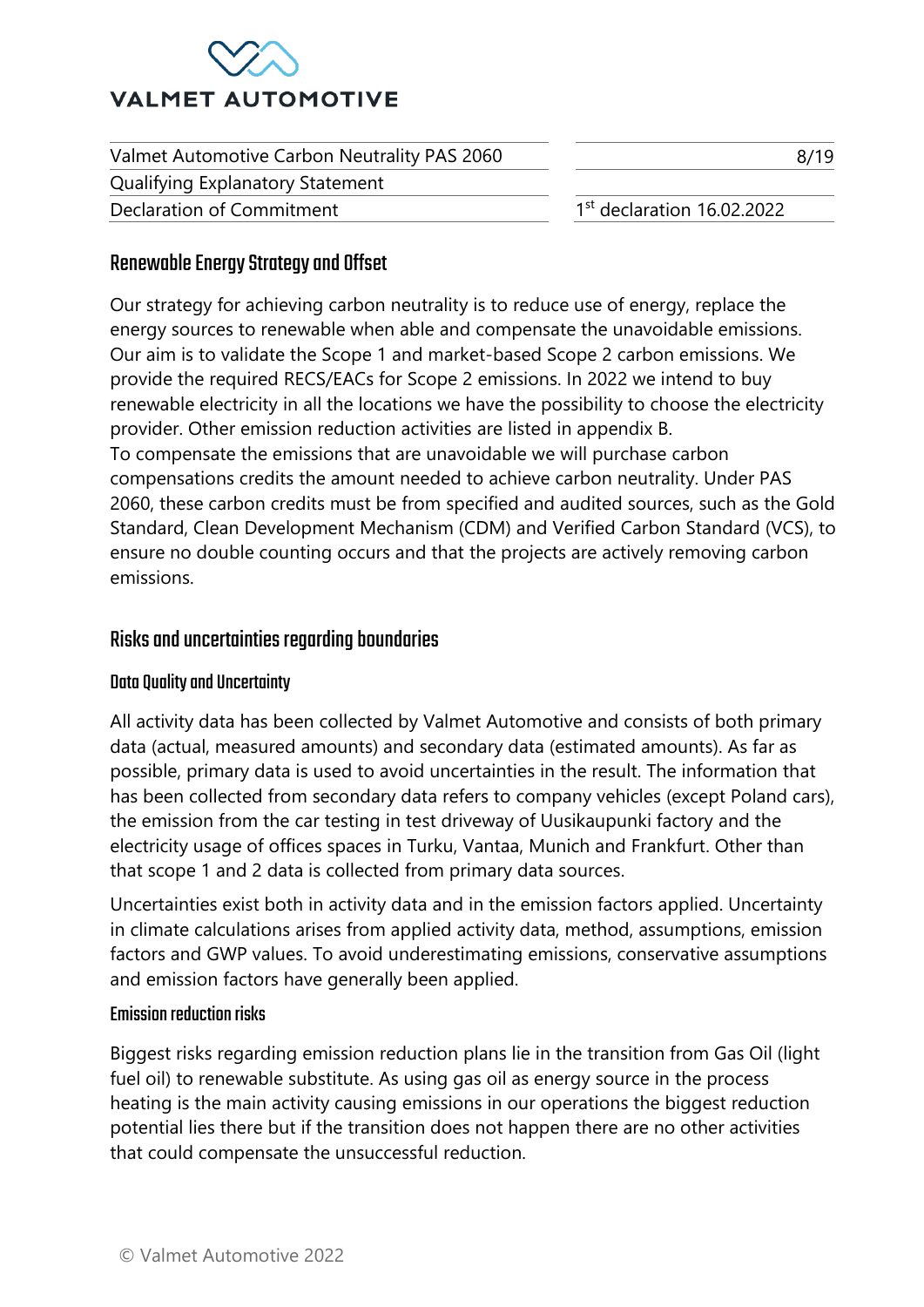

Qualifying Explanatory Statement

Declaration of Commitment 1

1st declaration 16.02.2022

9/19

# <span id="page-9-0"></span>Appendix A. Carbon Footprint

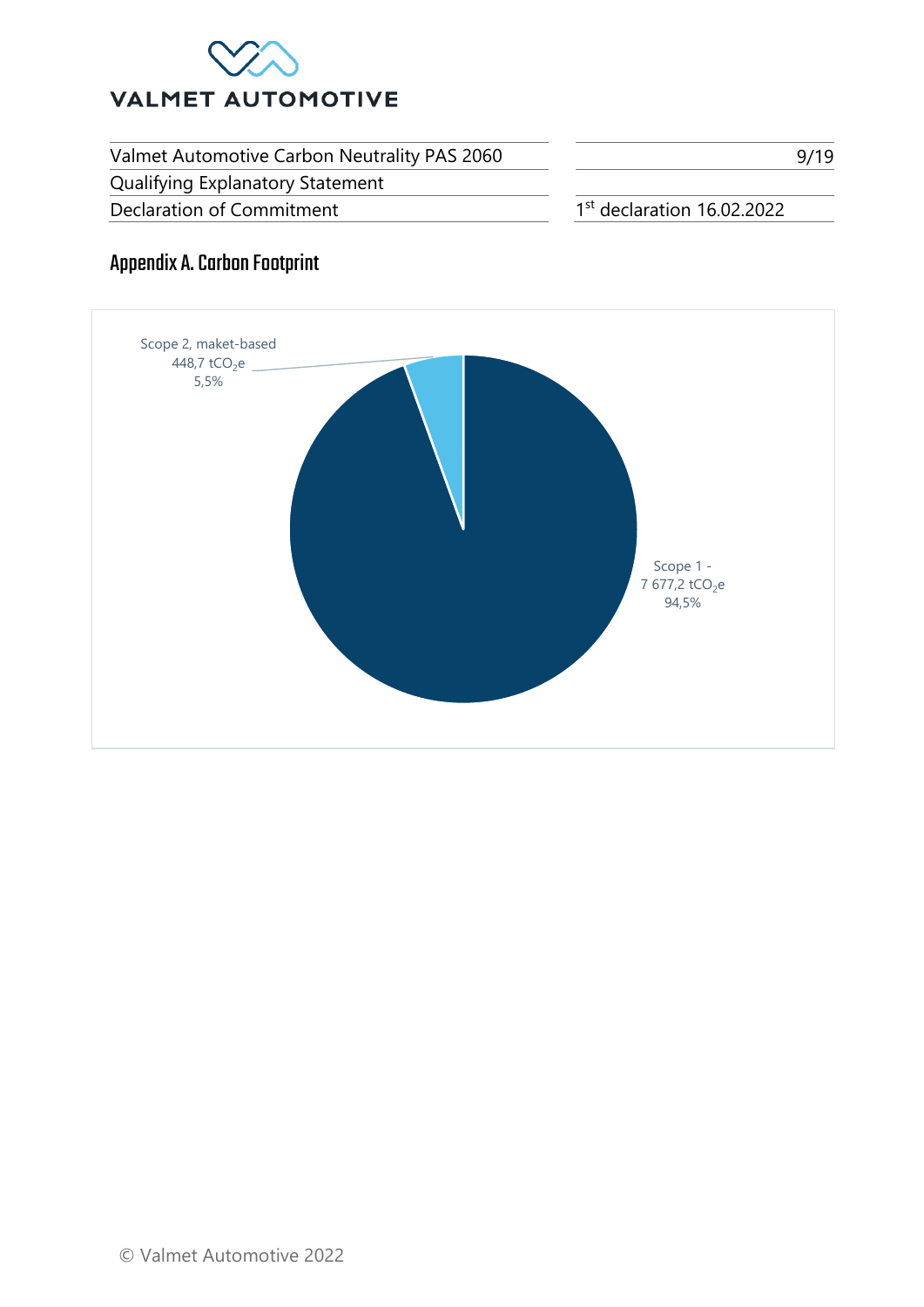

Valmet Automotive Carbon Neutrality PAS 2060 Qualifying Explanatory Statement 10/19 Declaration of Commitment 1  $1<sup>st</sup>$  declaration 16.02.2022

## <span id="page-10-0"></span>Appendix B. Carbon Reduction Plan

## <span id="page-10-1"></span>Scope 1 Emissions Reduction plan

As important part of the company's strategic sustainability program implementation, VA made the decision to build a terminal for renewable energy. It plays a decisive role in realizing CO2 neutrality of the Uusikaupunki site by eliminating CO2 emissions, reducing energy consumption, and improving energy efficiency.

Since April 2021 Valmet Automotive has created car policy regarding leased and owned cars. In the policy Valmet Automotive states that: *Only an electric car (BEV) will be accepted as a new company car, the only exceptions are the PHEV-models of MB A Class, GLC and Volvo, but need prior approval by either the CEO or the SVP Group HR.* This policy has already been making a change since Valmet Automotive's emissions from leased and owned cars has decreased by 31.5% in the eight months the policy has been accepted and over 55% of the fleet is already full electric or hybrid.

## <span id="page-10-2"></span>Scope 2 Electricity Emissions reduction plan

Our carbon reduction strategy for Scope 2 emissions will be achieved through reductions in energy consumption and by replacing electricity to renewable in all office spaces. Under market-based Scope 2 accounting, the emission factor for renewable electricity is  $0 \text{ tCO}_2$ e/kWh in all our owned facilities and also in the leased offices. Since 2019 Valmet Automotive has made a lot of emission reductions especially in scope 2. All of our factories (located in Uusikaupunki, Finland, Salo, Finland and Zary, Poland) use 100% renewable electricity. Also, our owned office space in Osnabrück, Germany, uses 100% renewable electricity. Of Valmet Automotive's leased offices only Turku, Finland has 100% renewable energy, but from 2022 beginning all our German locations will transfer to renewable electricity. Then the only Scope 2 emission still created will be from the district heating in Salo, Finland, that uses Waste gas as the source of heating. Uusikaupunki plant uses 100% renewable energy in district heating.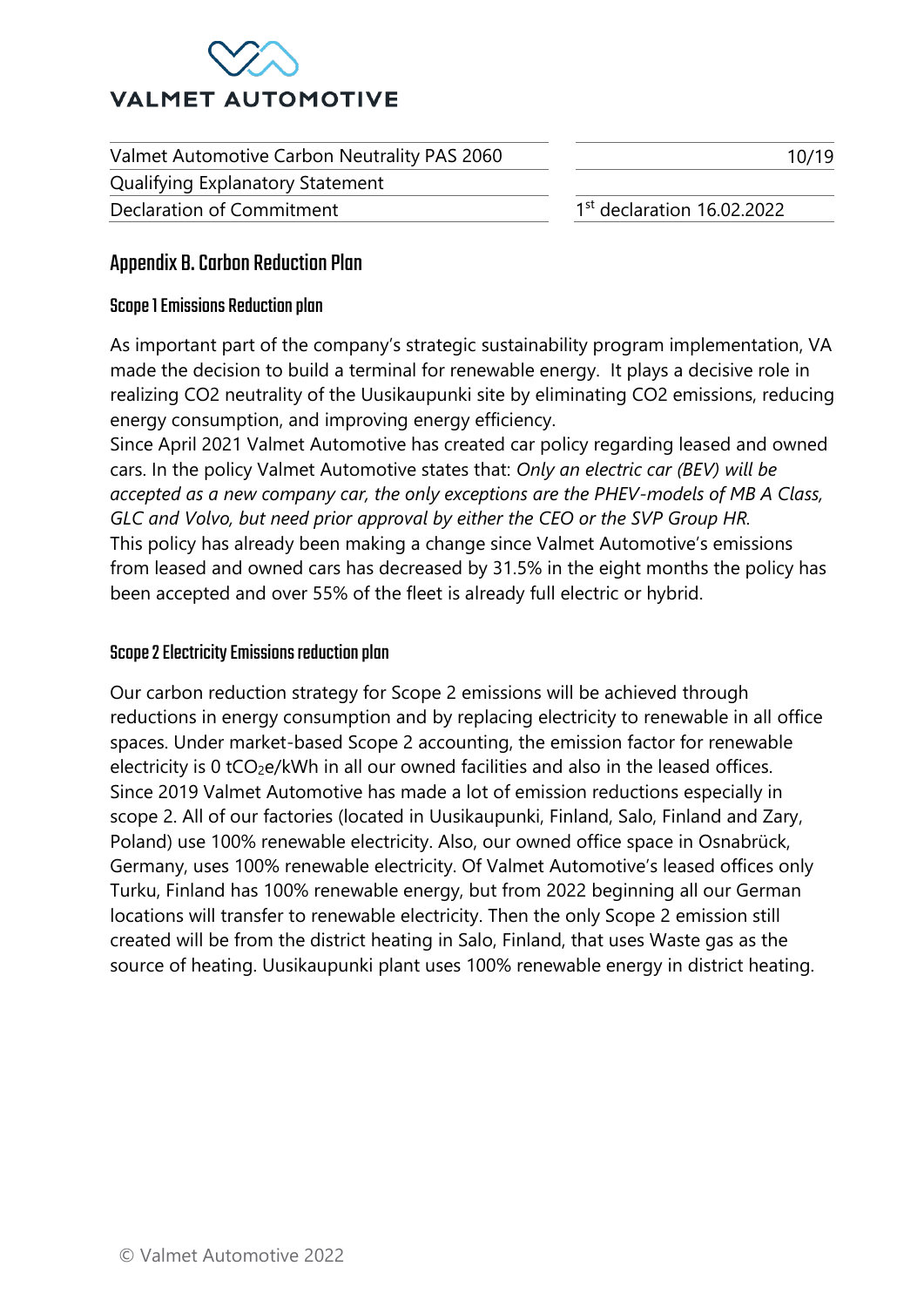

Qualifying Explanatory Statement

Declaration of Commitment 1

 $1<sup>st</sup>$  declaration 16.02.2022

# <span id="page-11-0"></span>Appendix C. Map of Valmet Automotive locations



11/19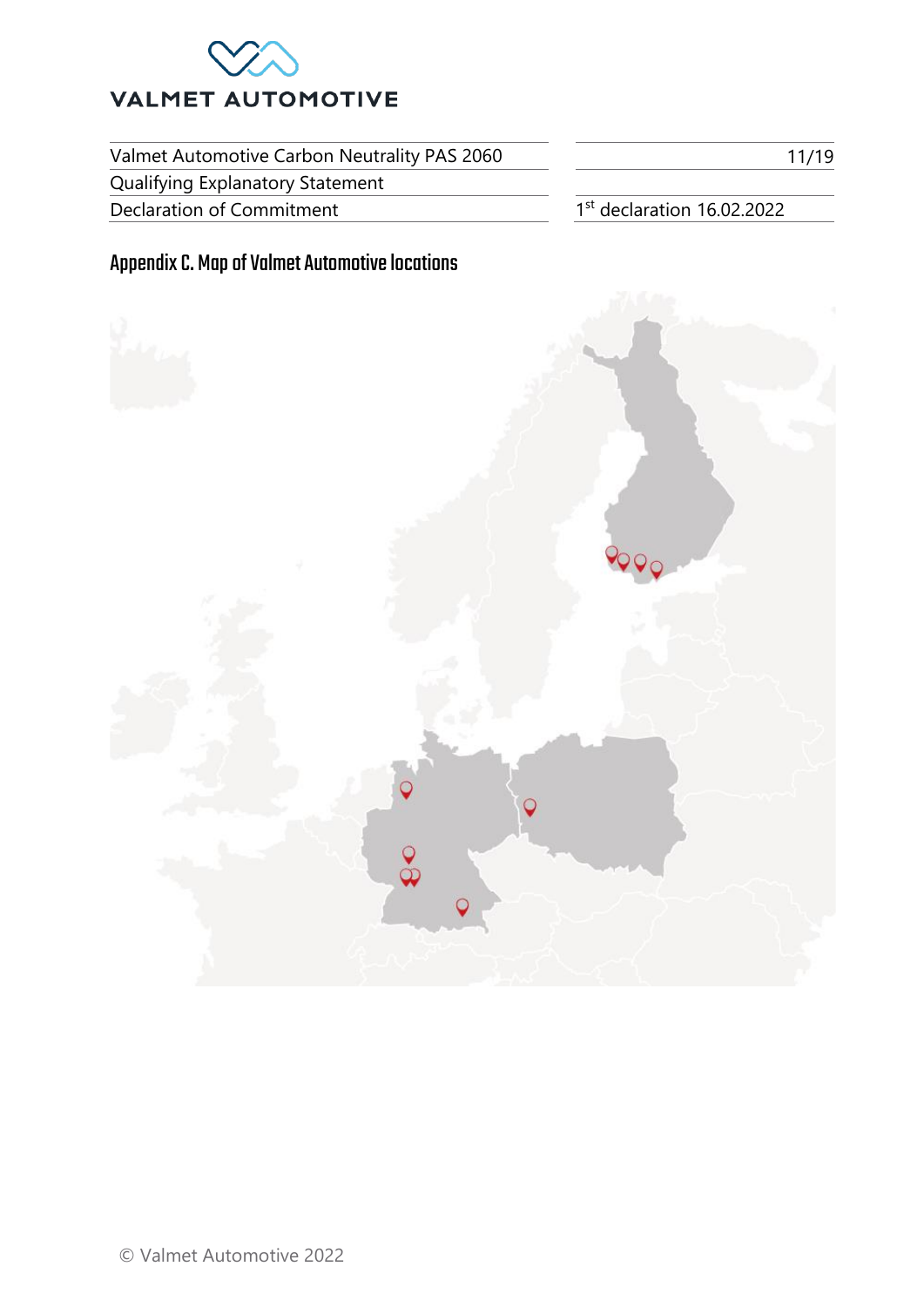

Qualifying Explanatory Statement

Declaration of Commitment 1

 $1<sup>st</sup>$  declaration 16.02.2022

12/19

## <span id="page-12-0"></span>Appendix D. DNV verification



### **Independent Limited Assurance Report** to the Management of Valmet Automotive Group

Valmet Automotive Group ("Valmet Automotive") commissioned DNV Business Assurance Finland Oy Ab ("DNV") to conduct a limited assurance engagement over the commitment of carbon neutrality in the Qualifying Explanatory Statement - 1<sup>st</sup> Declaration of commitment (the "Report") of Valmet Automotive dated 16.02.2022

#### Scope of work

The scope and boundary of our work is restricted to assessing that Valmet Automotive's preparation of the commitment of the carbon neutrality presented in the Report is in accordance with the publicly Available Soecification for the PAS 2060:2014 Demonstration of Carbon Neutrality commitment (the "Criteria"). In addition, Scope 1 & 2 greenhouse gas emission, presented in the Report (page 07) has been assured for the reporting period 1<sup>#</sup> January to 31<sup>#</sup> December 2021.

We have not performed any work, and do not express any conclusion, on any other information that may be published outside of the report and/or on Valmet Automotive's website for the current reporting period.

#### **Our conclusion**

Based on the procedures we have performed and the evidence we have obtained, nothing has come to our attention that causes us to believe that the Report is not fairly stated and has not been prepared, in all material respects, in accordance with the Criteria.

This conclusion relates only to the Report and is to be read in the context of this Assurance Report, in particular the inherent limitations explained below.

#### **Standard and level of assurance**

We performed a limited assurance engagement in accordance with the International Standard on Assurance Engagements (ISAE) 3000 revised - 'Assurance Engagements other than Audits and Reviews of Historical Financial Information' (revised), issued by the International Auditing and Assurance Standards Board. This standard requires that we comply with ethical requirements and plan and perform the assurance encagement to obtain limited assurance.

DNV applies its own management standards and compliance policies for quality control, in accordance with ISO/IEC 17021:2015 - Conformity Assessment Requirements for bodies providing audit and certification of management systems, and accordingly maintains a comprehensive system of quality control including documented policies and procedures regarding compliance with ethical requirements, professional standards, and applicable legal and regulatory requirements.

The procedures performed in a limited assurance engagement vary in nature and timing from and are less detailed than those undertaken during a reasonable assurance engagement, so the level of assurance obtained is substantially lower than the assurance that would have been obtained had a reasonable assurance engagement been performed. We planned and performed our work to obtain the evidence we considered sufficient to provide a basis for our opinion, so that the risk of this conclusion being in error is reduced, but not reduced completely.

#### **Basis of our conclusion**

We are required to plan and perform our work in order to consider the risk of material misstatement of the Report; our work included, but was not restricted to: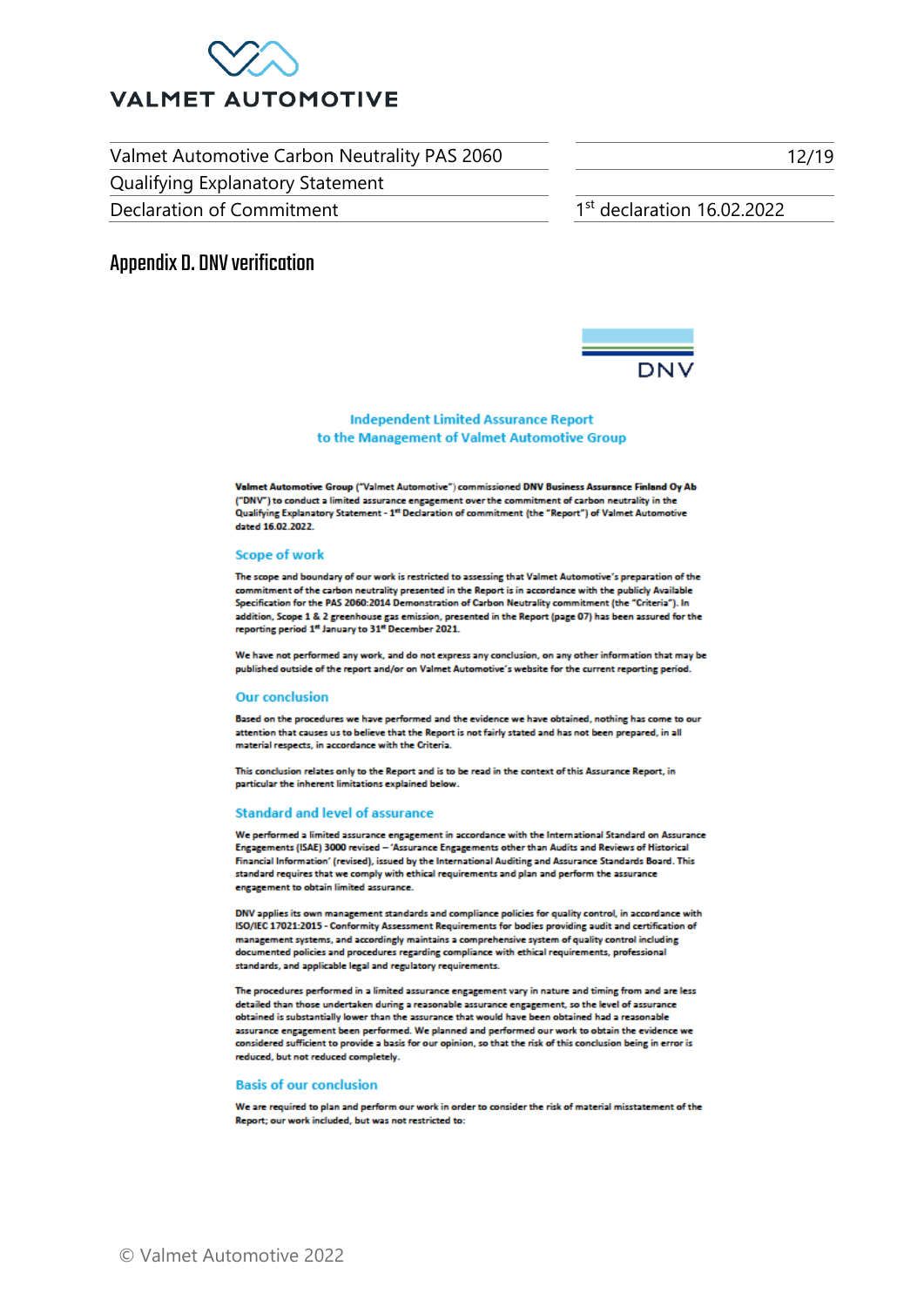

Qualifying Explanatory Statement

Declaration of Commitment

13/19

### $1<sup>st</sup>$  declaration 16.02.2022



- Conducting interview with Valmet Automotive's management to obtain an understanding of the data management systems and processes used to generate, aggregate and report the information;
- Two remote site audits to review process and systems for preparing site level data consolidated at Head Office. The site reviews were conducted at:
	- o Valmet Automotive Oy, Uusikaupunki site in Finland
		- Valmet Automotive Sp. z o.o., Zary site in Poland  $\bullet$

DNV was free to choose the sites on the basis of materiality;

- Reviewing data at source and following this through to consolidated group data;
- Performing limited substantive testing of the carbon footprint model to check that its data and underlying assumptions had been appropriately measured, recorded and reported;
- Assessing whether the standards and methodologies used in carbon emission calculations met the Criteria; and
- Reviewing whether the evidence, measurements, and Report is prepared in accordance with the Criteria.

### **Inherent limitations**

Our assurance relies on the premise that the data and information provided by Valmet Automotive to us as part of our review procedures have been provided in good faith. Because of the selective nature (sampling) and other inherent limitations of both procedures and systems of internal control, there remains the unavoidable risk that errors or irregularities may not have been detected. Energy use data utilized in greenhouse gas (GHG) emissions calculations are subject to inherent limitations, given the nature and the methods used for determining such data. Finally, the selection of different but acceptable measurement techniques may result in materially different measurements.

DNV expressly disclaims any liability or co-responsibility for any decision a person or an entity may make based on this Independent Assurance Report.

### Our competence, independence and quality control

DNV established policies and procedures are designed to ensure that DNV, its personnel and - where applicable - others are subject to independence requirements (including personnel of other entities of DNV) maintain independence where required by relevant ethical requirements. This engagement work was carried out by an independent team of sustainability assurance professionals, whose members have not been involved in the development of any of the Criteria. Our multi-disciplinary team consisted of professionals with a combination of environmental and sustainability assurance experience.

### Responsibilities of the Management of Valmet Automotive and DNV

The Management of Valmet Automotive have sole responsibility for:

- Preparing and presenting the Report in accordance with the Criteria;
- Designing, implementing and maintaining effective internal controls over the information and data, resulting in the preparation of the Report that is free from material misstatements;
- Measuring and reporting the Report based on their established Criteria; and
- Contents and statements contained within the Report and the Criteria.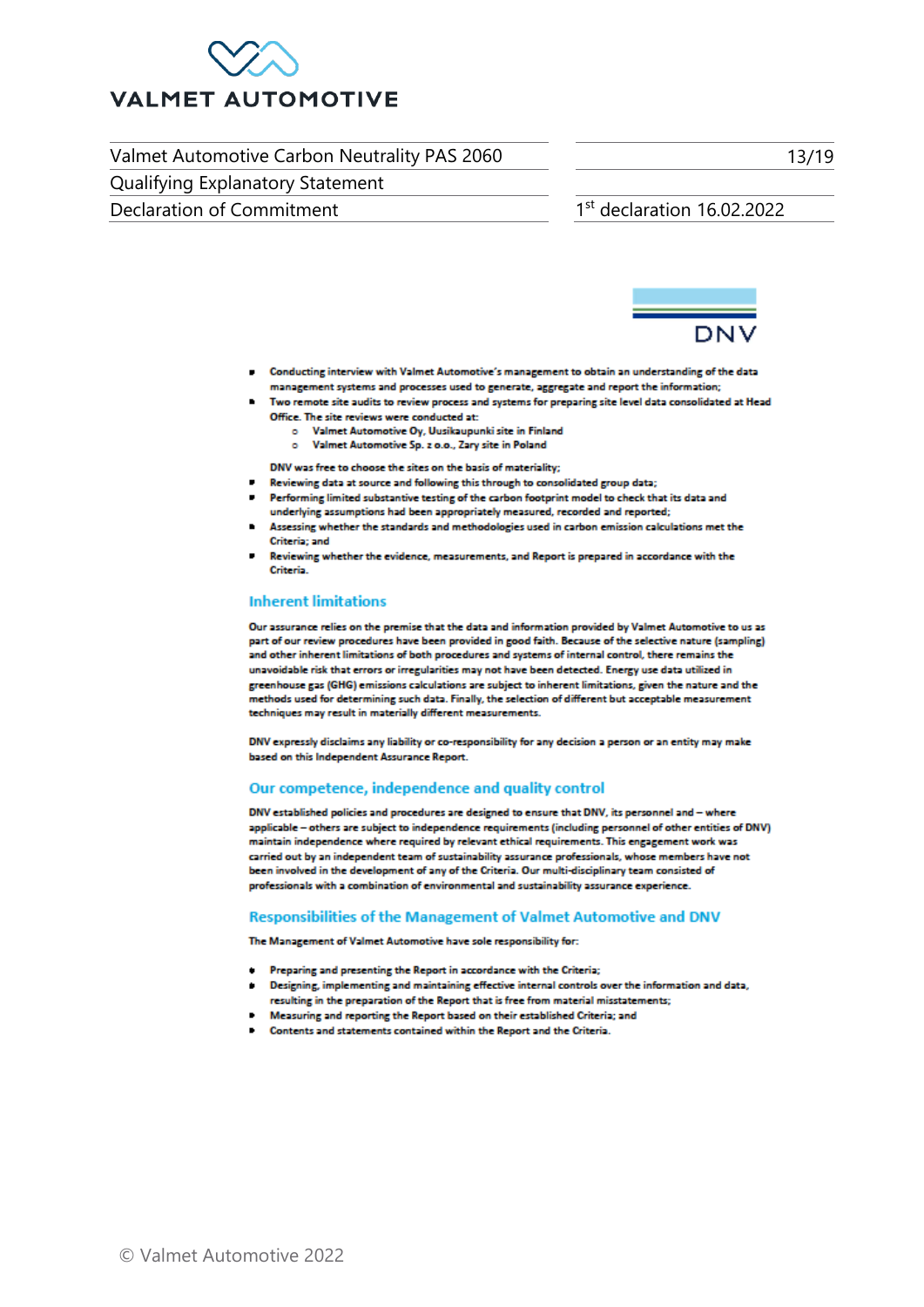

Qualifying Explanatory Statement

Declaration of Commitment

1st declaration 16.02.2022



Our responsibility is to plan and perform our work to obtain limited assurance about whether the Report has been prepared in accordance with the Criteria and to report to Valmet Automotive in the form of an independent limited assurance conclusion, based on the work performed and the evidence obtained. We have not been responsible for the preparation of the Report.

For and on behalf of DNV Business Assurance Finland Oy Ab Espoo, Finland

16<sup>th</sup> February 2022

 $\omega$ 

**Olli Miettinen Principal Consultant DNV** 

PARTICULAR

**Edwin Aniders Principal Consultant and Reviewer DNV** 

DNV Business Assurance Finland Oy Ab is part of DNV - Business Assurance, a global provider of certification, verification, assessment and training services, helping customers to build sustainable business performance. www.dnv.com

14/19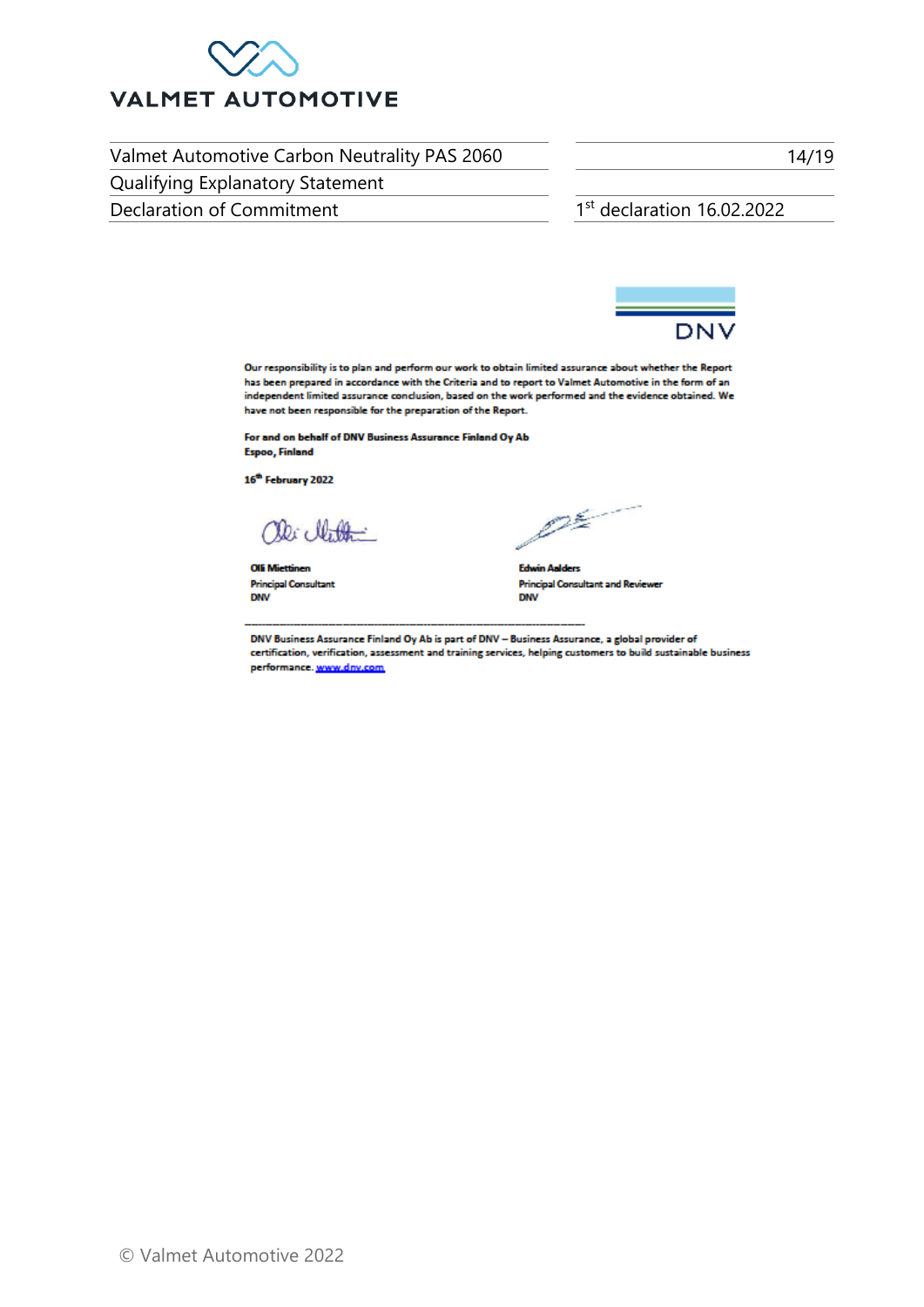

Qualifying Explanatory Statement Declaration of Commitment

15/19

1st declaration 16.02.2022

# <span id="page-15-0"></span>Checklistof Compliance from PAS 2060 Specification

| Nro.           | <b>Items</b>                                                                                                                                                                                                                                                                                                                                                                                                                                                                     | <b>Status</b>      |
|----------------|----------------------------------------------------------------------------------------------------------------------------------------------------------------------------------------------------------------------------------------------------------------------------------------------------------------------------------------------------------------------------------------------------------------------------------------------------------------------------------|--------------------|
| 1              | Identify the individual responsible for the evaluation and provision of data<br>necessary for the substantiation of the declaration including that of preparing,<br>substantiating, communicating, and maintaining the declaration.                                                                                                                                                                                                                                              | X                  |
| 2              | Identify the entity responsible for making the declaration.                                                                                                                                                                                                                                                                                                                                                                                                                      | X                  |
| 3              | Identify the subject of the declaration.                                                                                                                                                                                                                                                                                                                                                                                                                                         | X                  |
| 4              | Explain the rationale for the selection of the subject. (The selection of the subject<br>should ideally be based on a broader understanding of the entire carbon footprint<br>of the entity so that the carbon footprint of the selected subject can be seen in<br>context; entities need to be able to demonstrate that they are not intentionally<br>excluding their most significant greenhouse gas [GHG] emissions [or alternatively<br>can explain why they have done so]). | $\mathsf{x}$       |
| 5              | Define the boundaries of the subject.                                                                                                                                                                                                                                                                                                                                                                                                                                            | X                  |
| 6              | Identify all characteristics (purposes, objectives, or functionality) inherent to that<br>subject.                                                                                                                                                                                                                                                                                                                                                                               | X                  |
| $\overline{7}$ | Identify and take into consideration all activities material to the fulfilment,<br>achievement or delivery of the purposes, objectives, or functionality of the subject.                                                                                                                                                                                                                                                                                                         | X                  |
| 8              | Select which of the 3 options within PAS 2060 you intend to follow.                                                                                                                                                                                                                                                                                                                                                                                                              | X                  |
| 9              | Identify the date by which the entity plans to achieve the status of "Carbon<br>Neutrality" of the subject and specify the period for which the entity intends to<br>maintain that status.                                                                                                                                                                                                                                                                                       | X                  |
| 10             | Select an appropriate standard and methodology for defining the subject, the GHG<br>emissions associated with that subject and the calculation of the carbon footprint<br>for the defined subject.                                                                                                                                                                                                                                                                               | $\pmb{\mathsf{X}}$ |
| 11             | Provide justification for the selection of the methodology chosen. (The methodology<br>employed shall minimize uncertainty and yield accurate, consistent, and<br>reproducible results.)                                                                                                                                                                                                                                                                                         | X.                 |
| 12             | Confirm that the selected methodology was applied in accordance with its<br>provisions and the principles set out in PAS 2060.                                                                                                                                                                                                                                                                                                                                                   | X                  |
| 13             | Describe the actual types of GHG emissions, classification of emissions (Scope 1, 2,<br>or 3) and size of carbon footprint of the subject exclusive of any purchases of carbon<br>offsets.<br>a) All greenhouse gases shall be included and converted into tCO2e.                                                                                                                                                                                                                | $\mathsf{x}$       |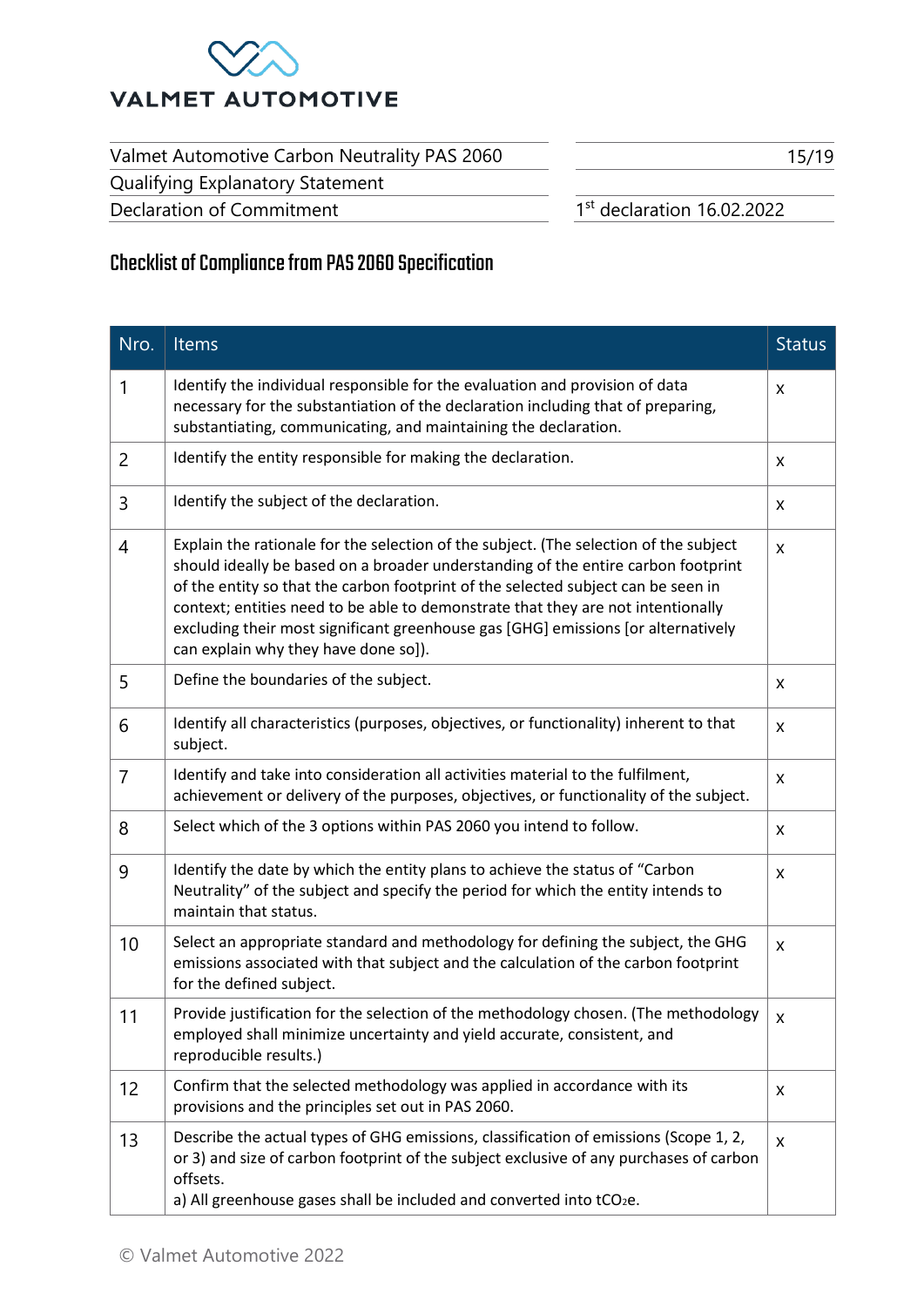

16/19

Qualifying Explanatory Statement Declaration of Commitment 1

 $1<sup>st</sup>$  declaration 16.02.2022

|    | b) 100% Scope 1 (direct) emissions relevant to the subject shall be included when<br>determining the carbon footprint.<br>c) 100% Scope 2 (indirect) emissions relevant to the subject shall be included when<br>determining the carbon footprint.<br>d) Where estimates of GHG emissions are used in the quantification of the subject<br>carbon footprint (particularly when associated with Scope 3 emissions) these shall<br>be determined in a manner that precludes underestimation.<br>e) Scope 1, 2 or 3 emission sources estimated to be more that 1% of the total<br>carbon footprint shall be taken into consideration unless evidence can be provided<br>to demonstrate that such quantification would not be technically feasible or cost<br>effective. (Emission sources estimated to constitute less than 1% may be excluded<br>on that basis alone.)<br>f) The quantified carbon footprint shall cover at least 95% of the emissions from the<br>subject.<br>g) Where a single source contributes more than 50% of the total emissions, the 95%<br>threshold applies to the remaining sources of emissions.<br>h) Any exclusion and the reason for that exclusion shall be<br>documented. |              |
|----|-----------------------------------------------------------------------------------------------------------------------------------------------------------------------------------------------------------------------------------------------------------------------------------------------------------------------------------------------------------------------------------------------------------------------------------------------------------------------------------------------------------------------------------------------------------------------------------------------------------------------------------------------------------------------------------------------------------------------------------------------------------------------------------------------------------------------------------------------------------------------------------------------------------------------------------------------------------------------------------------------------------------------------------------------------------------------------------------------------------------------------------------------------------------------------------------------------------|--------------|
| 14 | Where the subject is an organization/company or part thereof, ensure that:<br>a) Boundaries are a true and fair representation of the organization's GHG<br>emissions (i.e. shall include all GHG emissions relating to core operations including<br>subsidiaries owned and operated by the organization). It will be important to ensure<br>claims are credible - if an entity chooses a very narrow subject and excludes its<br>carbon intensive activities or if it outsources its carbon intensive activities, then this<br>needs to be documented.<br>b) Either the equity share or control approach has been used to define which GHG<br>emissions are included. Under the equity share approach, the entity accounts for<br>GHG emissions from the subject according to its share of equity in the subject.<br>Under the control approach, the entity shall account for 100% of the GHG emissions<br>over which it has financial and/or operational control.                                                                                                                                                                                                                                       | X            |
| 15 | Identify if the subject is part of an organization or a specific site or location and treat<br>as a discrete operation with its own purpose, objectives and functionality.                                                                                                                                                                                                                                                                                                                                                                                                                                                                                                                                                                                                                                                                                                                                                                                                                                                                                                                                                                                                                                | $\mathsf{X}$ |
| 16 | Where the subject is a product or service, include all Scope 3 emissions (as the<br>lifecycle of the product/service needs to be taken into consideration).                                                                                                                                                                                                                                                                                                                                                                                                                                                                                                                                                                                                                                                                                                                                                                                                                                                                                                                                                                                                                                               |              |
| 17 | Describe the actual methods used to quantify GHG emissions (e.g. use of primary or<br>secondary data), the measurement unit(s) applied, the period of application and the<br>size of the resulting carbon footprint. (The carbon footprint shall be based as far as<br>possible on primary activity data.) Where quantification is based on calculations<br>(e.g. GHG activity data multiplied by greenhouse gas emission factors or the use of<br>mass balance/lifecycle models) then GHG emissions shall be calculated using<br>emission factors from national (Government) publications. Where such factors are<br>not available, international or industry guidelines shall be used. In all cases the<br>sources of such data shall be identified.                                                                                                                                                                                                                                                                                                                                                                                                                                                    | X            |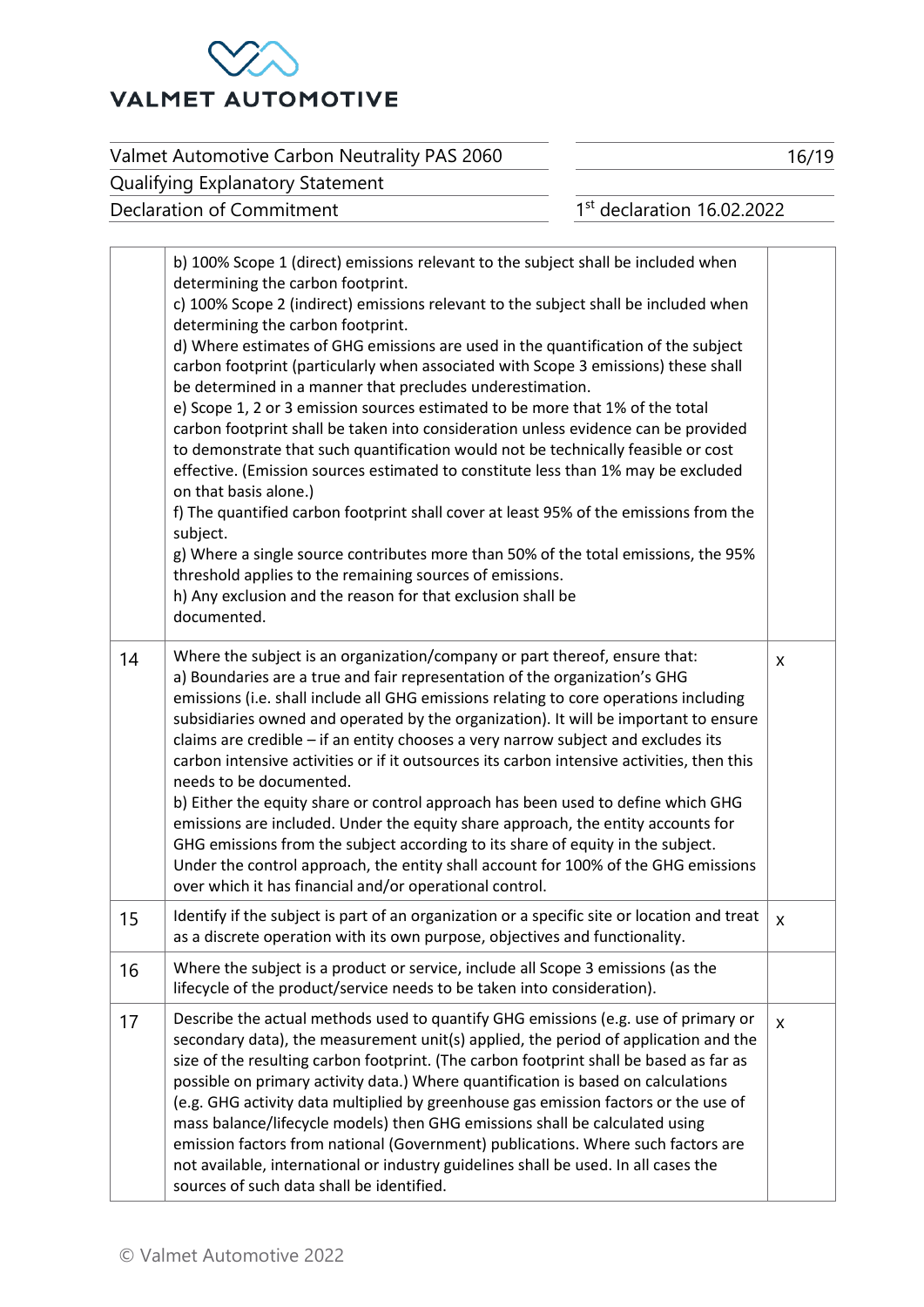

17/19

Qualifying Explanatory Statement Declaration of Commitment 1

 $1<sup>st</sup>$  declaration 16.02.2022

| 18 | Provide details of, and explanation for, the exclusion of any Scope 3 emissions.                                                                                                                                                                                                                                                                                                                                                                                                                                                                                                                                                                                                                                                                                                                                                                              | X |
|----|---------------------------------------------------------------------------------------------------------------------------------------------------------------------------------------------------------------------------------------------------------------------------------------------------------------------------------------------------------------------------------------------------------------------------------------------------------------------------------------------------------------------------------------------------------------------------------------------------------------------------------------------------------------------------------------------------------------------------------------------------------------------------------------------------------------------------------------------------------------|---|
| 19 | Document all assumptions and calculations made in quantifying GHG emissions and<br>in the selection or development of greenhouse gas emission factors. (Emission<br>factors used shall be appropriate to the activity concerned and current at the time<br>of quantification.)                                                                                                                                                                                                                                                                                                                                                                                                                                                                                                                                                                                | X |
| 20 | Document your assessments of uncertainty and variability associated with defining<br>boundaries and quantifying GHG emissions including the positive tolerances<br>adopted in association with emission estimates. (The statement could take the form<br>of a qualitative description regarding the uncertainty of the results, or a quantitative<br>assessment of uncertainty if available [e.g. carbon footprint based on 95% of likely<br>greenhouse gas emissions; primary sources are subject to variation over time;<br>footprint is best estimate based on reasonable costs of evaluation]).                                                                                                                                                                                                                                                           | X |
| 21 | Document Carbon Footprint management plan:<br>a) Make a statement of commitment to carbon neutrality for the<br>defined subject.<br>b) Set timescales for achieving carbon neutrality for the defined<br>subject.<br>c) Specify targets for GHG reduction for the defined subject<br>appropriate to the timescale for achieving carbon neutrality including<br>the baseline date, the first qualification date and the first application<br>period.<br>d) Document the planned means of achieving and maintaining<br>GHG emissions reductions including assumptions made and any<br>justification of the techniques and measures to be employed to reduce<br>GHG emissions.<br>e) Specify the offset strategy including an estimate of the quantity of<br>GHG emissions to be offset, the nature of the offsets and the likely<br>number and type of credits. | X |
| 22 | Implement a process for undertaking periodic assessments of performance against<br>the Plan and for implementing corrective action to ensure targets are achieved. The<br>frequency of assessing performance against the Plan should be commensurate with<br>the timescale for achieving carbon neutrality.                                                                                                                                                                                                                                                                                                                                                                                                                                                                                                                                                   | X |
| 23 | Where the subject is a non-recurring event such as weddings or concert, identify<br>ways of reducing GHG emissions to the maximum extent commensurate with<br>enabling the event to meet its intended objectives before the event takes place and<br>include post-event review to determine whether the expected minimization in<br>emissions has been achieved.                                                                                                                                                                                                                                                                                                                                                                                                                                                                                              | X |
| 24 | For any reductions in the GHG emissions from the defined subject delivered in the<br>period immediately prior to the baseline date and not otherwise taken into account<br>in any GHG emissions quantification (historical reductions), confirm:<br>(a) the period from which these reductions are to be included;                                                                                                                                                                                                                                                                                                                                                                                                                                                                                                                                            | X |